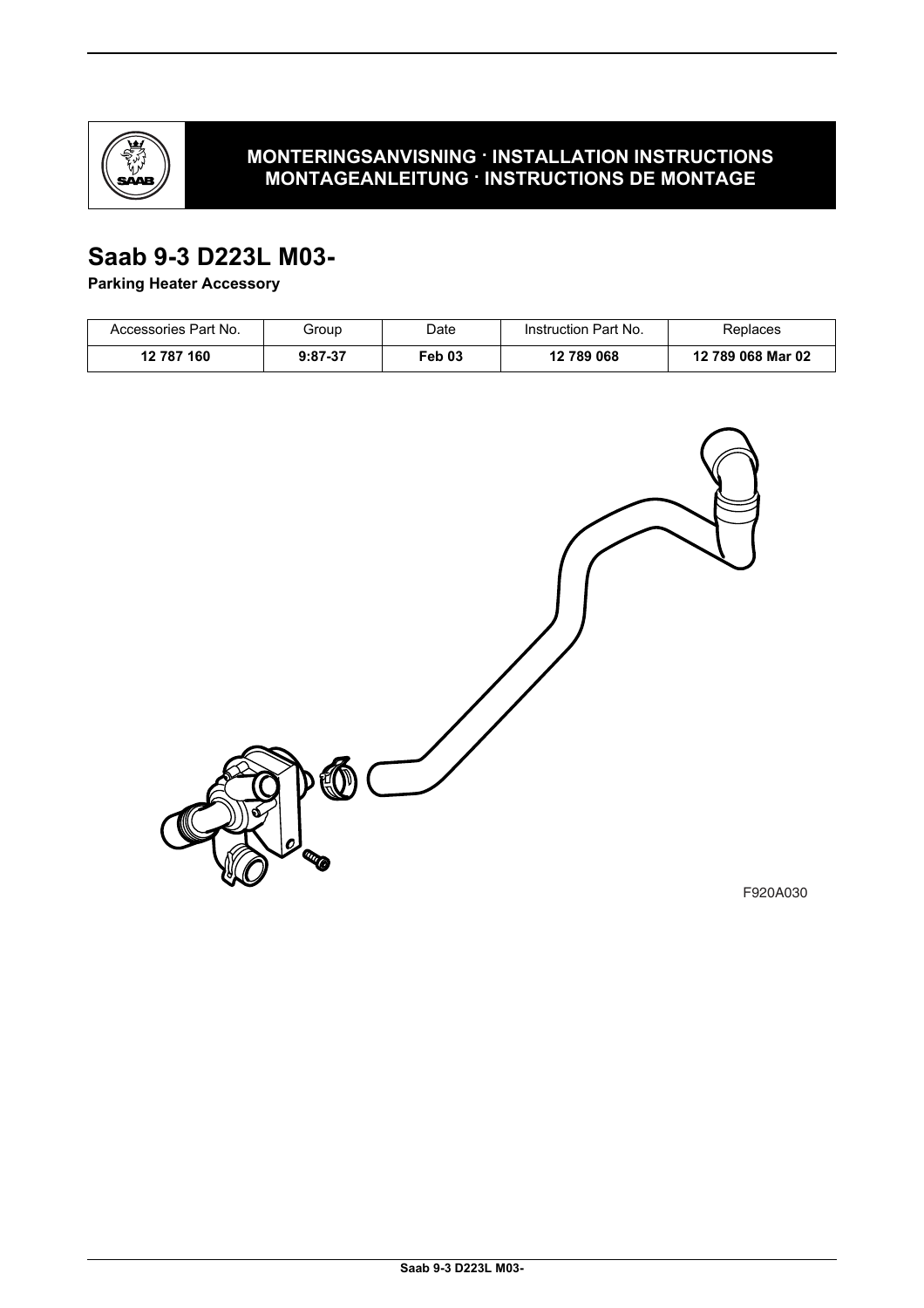

- 1 Engine coolant pump
- 2 Hose clip
- 3 Screw
- 4 Hose
- 5 Label (not shown in illustration)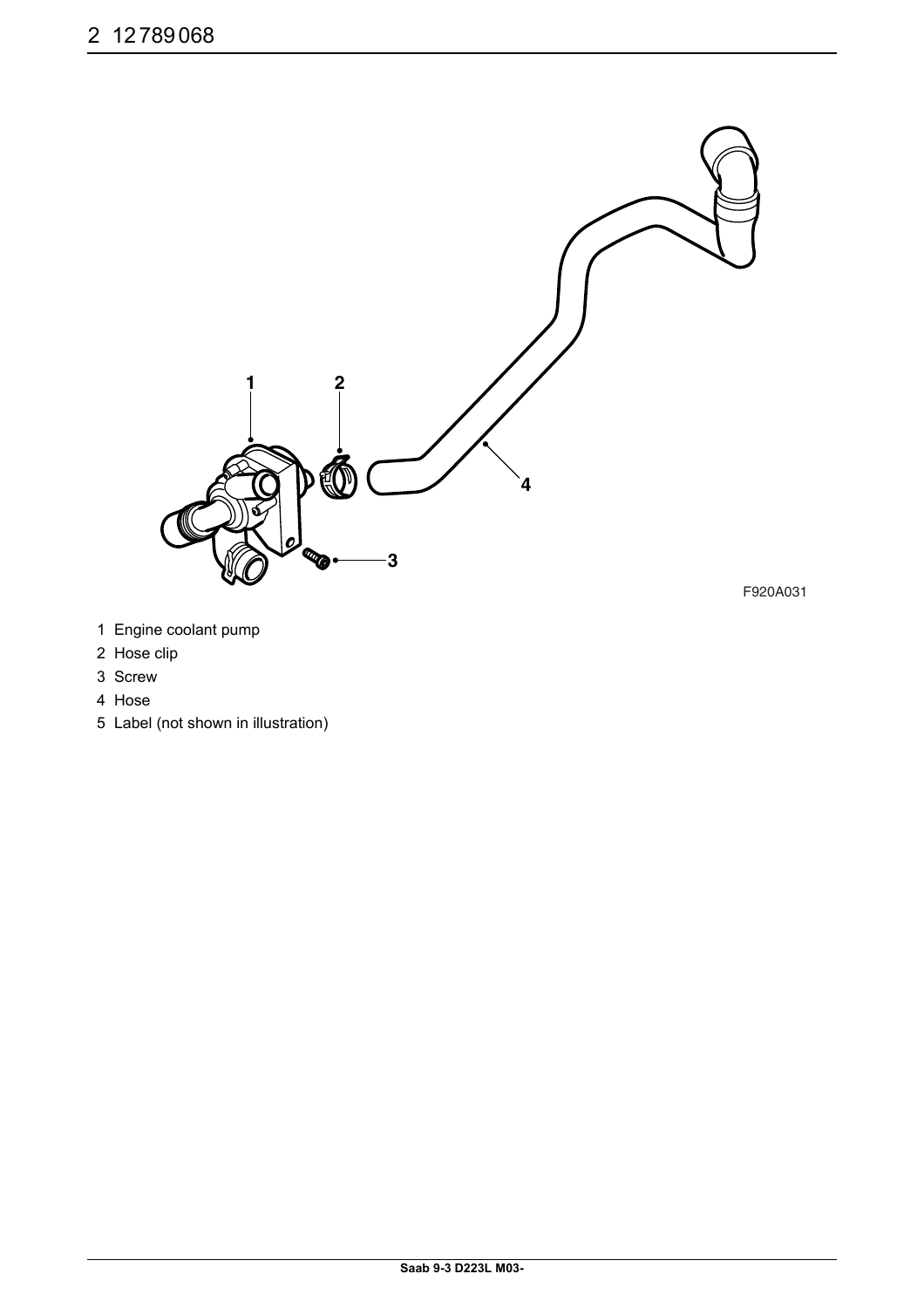



- 1 Disconnect the negative battery cable.
- 2 Undo the clamp on the heater accessory exhaust pipe at the heater.
- 3 Raise the car and remove the spoiler shield. Unplug the bumper connector and remove it from the holder on the spoiler shield.

**Cars with headlamp washers:** Unhook the hose from the spoiler shield.

- 4 Place a receptacle under the engine, fit a hose to the radiator drain nipple, open the radiator drain plug and drain the coolant.
- 5 Remove the heater exhaust pipe.
- 6 Lower the car.
- 7 Remove the expansion tank cap.
- 8 Remove the engine cover.
- 9 Unplug the fuel filter connector, lift up the filter from its holder and place it to one side.
- 10 Unplug the heater connector.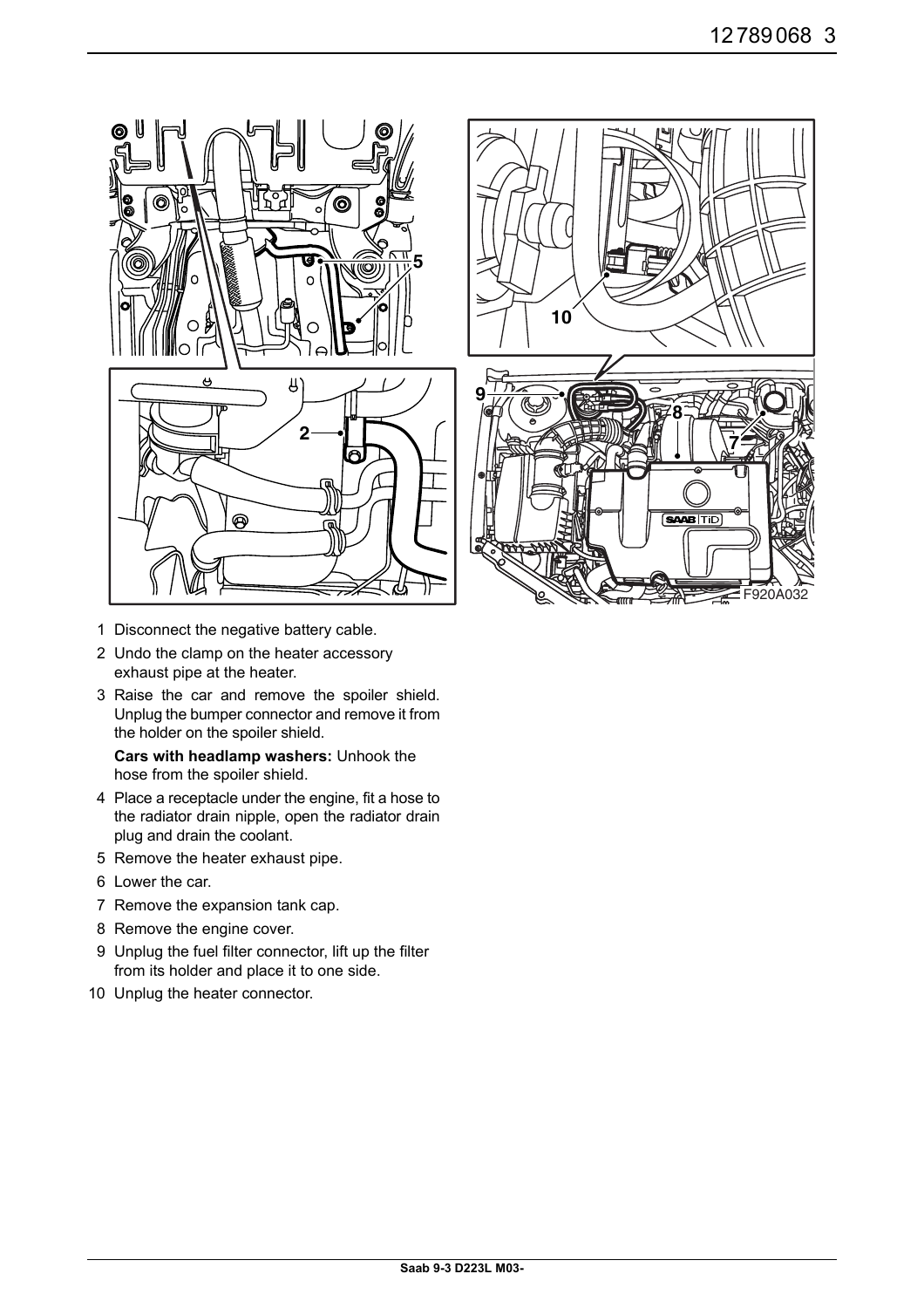

- 11 Remove the hose for the boost pressure regulator diaphragm box from the clip on the coolant hose.
- 12 Detach both coolant hoses from the connection to the cabin and unclip them from the bulkhead wall.
- 13 Bend the coolant hose connected to the engine out of the way.
- 14 Disconnect the coolant hose running between the heater and the cylinder head from its connection on the cylinder head and unclip it from the fuel filter hose.
- 15 Remove the boost pressure regulator diaphragm and put it to one side.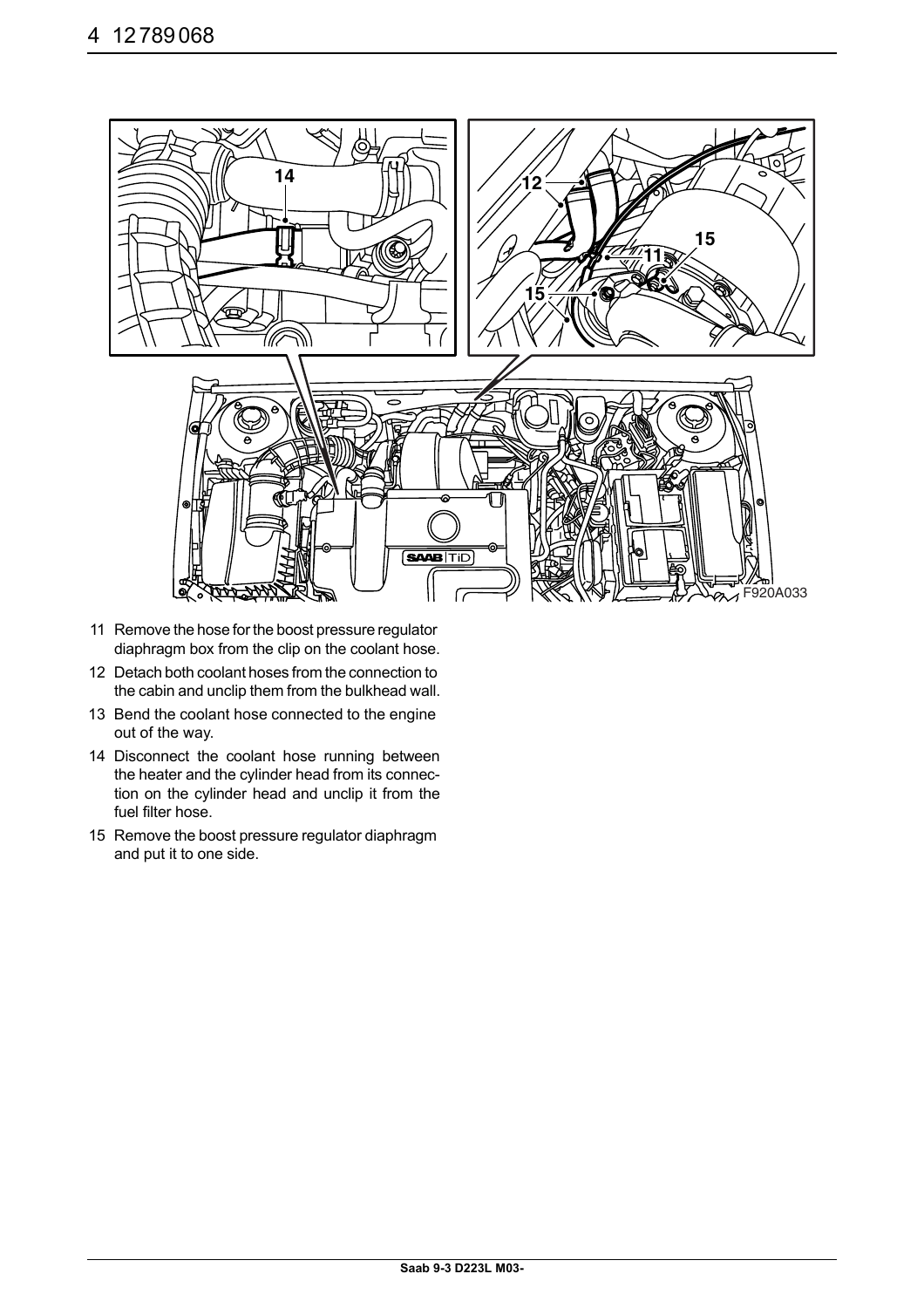

- 16 Remove the heater from the mounting on the bulkhead wall.
- 17 Remove the fuel hose from the heater using special tool 83 95 261.

## **WARNING**

Removing the fuel hose involves work on the car's fuel system. The following points must therefore be observed in conjunction with these measures:

- Provide good ventilation. If approved fuel fume extractors are available, then they should be used.
- Wear protective gloves. Prolonged contact with petrol can cause skin irritation.
- Keep a class BE fire extinguisher close to hand! Pay attention to the risks caused by sparks, e.g. in conjunction with breaking power circuits, short circuiting, etc.
- Smoking is absolutely forbidden.
- Use protective goggles.

18 Lift out the heater and place it on a workbench.

#### **Important**

There is still coolant in the heater.

Take care not to deform the heater's intake hose.



F920A034

- 19 Remove the coolant hose for the heat exchanger in the cabin.
- 20 Unscrew the connector bracket (the screw will not be used again).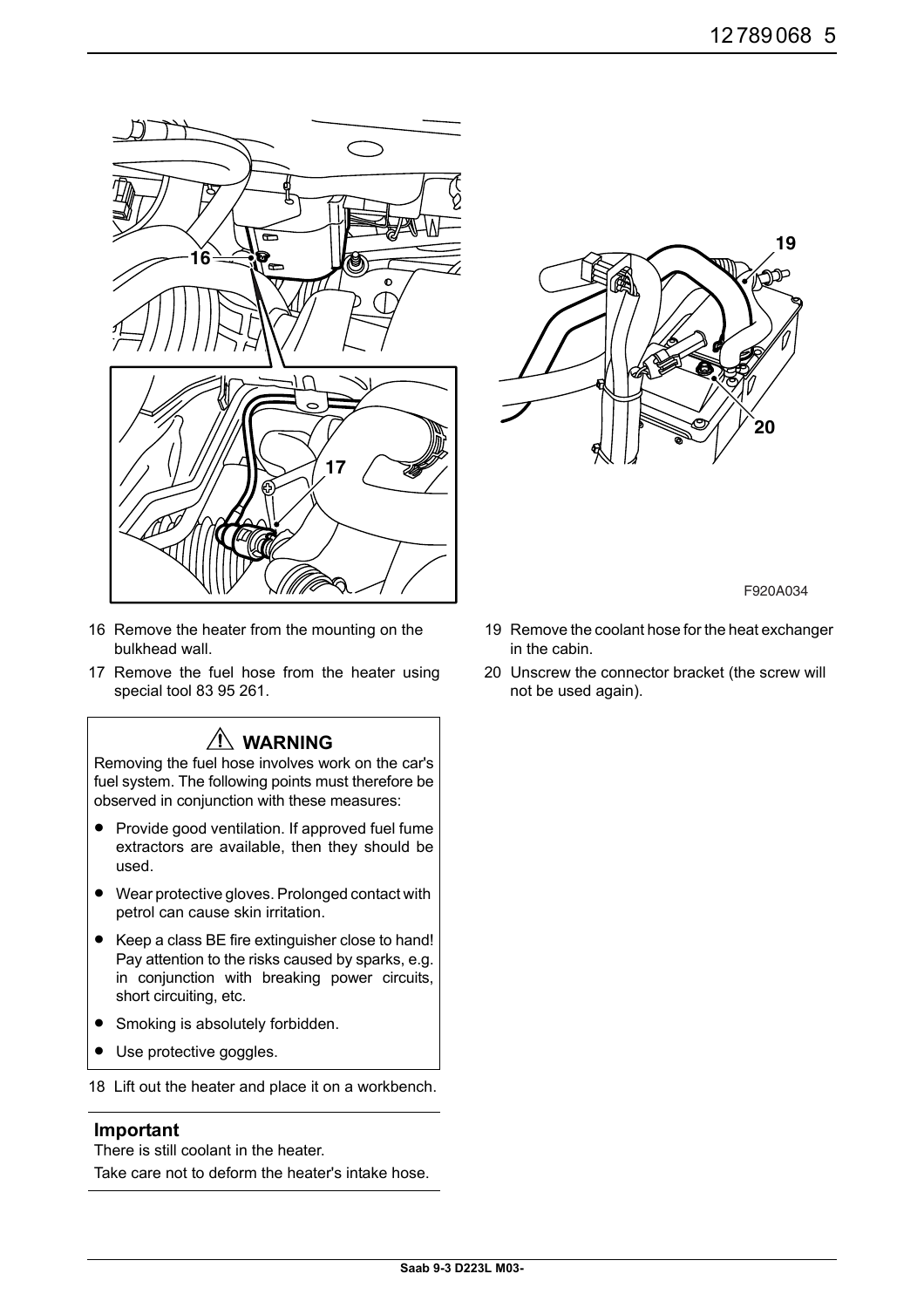

- 21 Connect the circulation pump coolant hose to the heater.
- 22 Fit the circulation pump to the heater with the screw included in the kit.
- 23 Remove the moisture protection from the connector and connect the circulation pump.
- 24 Connect the coolant hose to the heater.
- 25 Lower the heater into the engine bay and connect the fuel line.

#### **Important**

Take care not to deform the heater's intake hose.

26 Fit the heater to the mounting on the bulkhead wall.

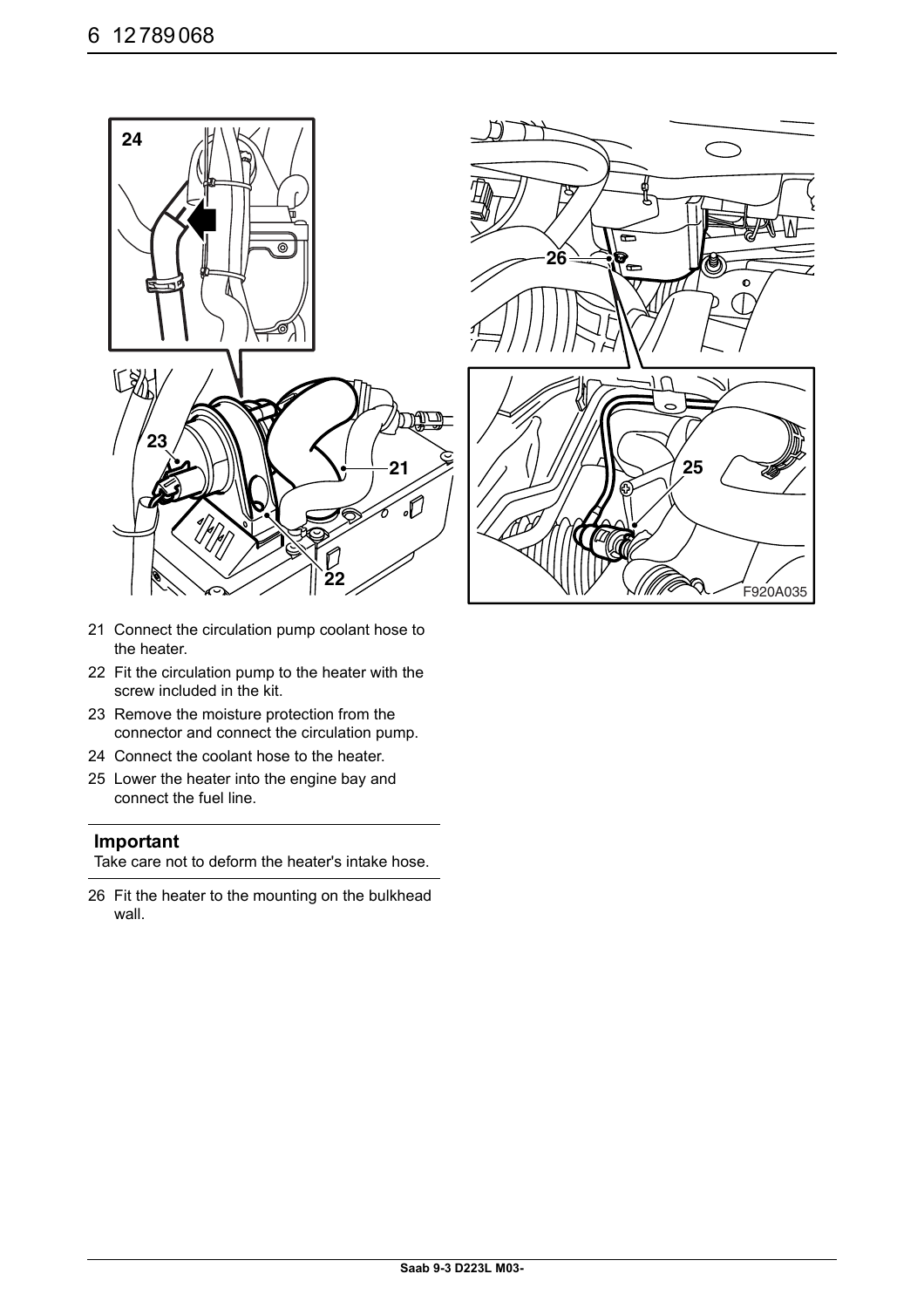

- 27 Connect the coolant hose to the cylinder head.
- 28 Connect the coolant hoses to the connection for the cabin and clip them to the bulkhead wall.
- 29 Fit the boost pressure regulator diaphragm box and clip its hose to the coolant hose.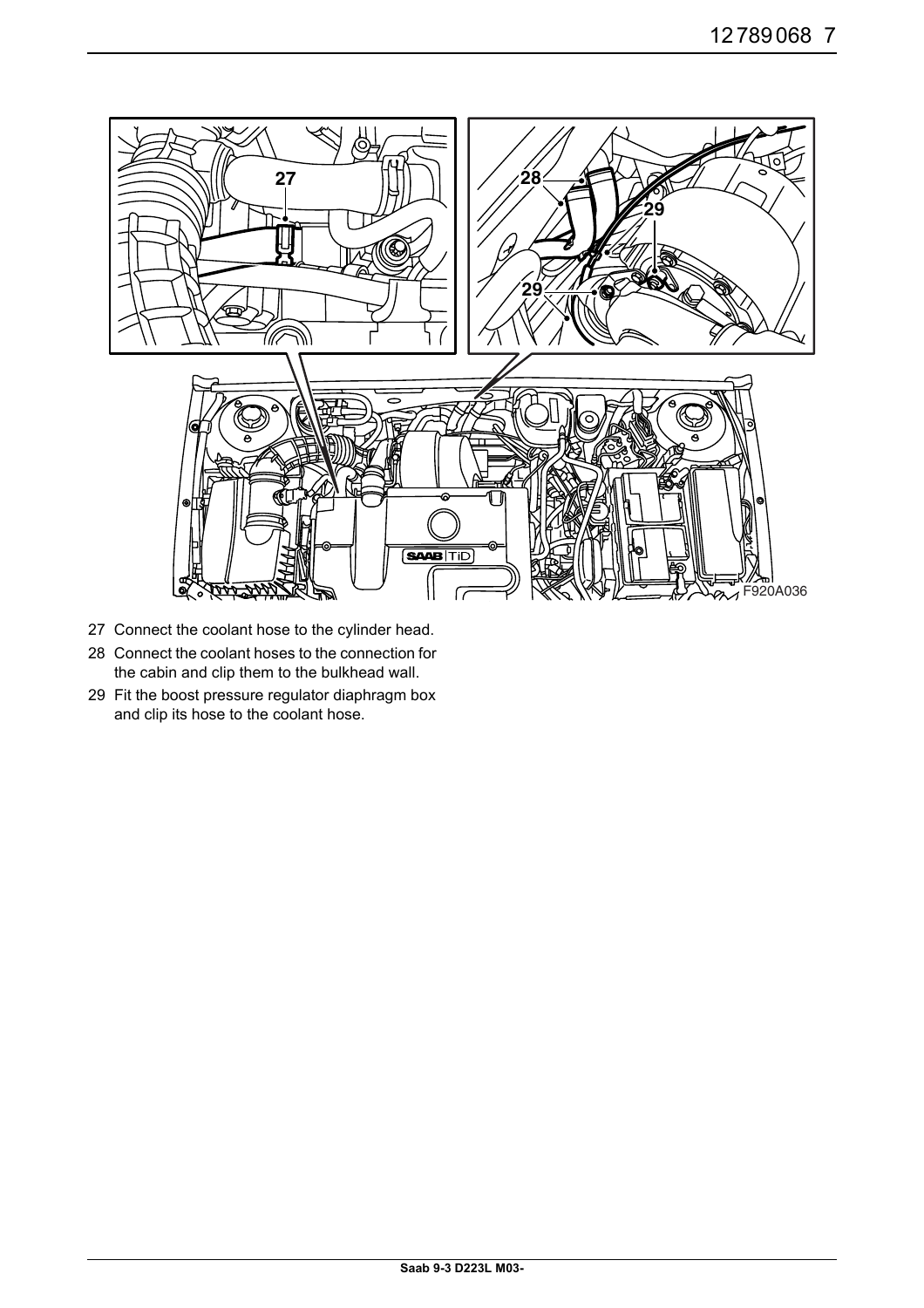

- 30 Plug the connector into the heater.
- 31 Run the heater intake hose through the hole in the longitudinal member.
- 32 Fit the fuel filter and connect it.
- 33 Raise the car.
- 34 Position the heater exhaust system and fit it to the floor of the car.
- 35 Close the radiator drain plug and remove the hose.
- 36 Lift up the spoiler shield, fit the bumper connector into the holder and plug in the connector.

**Cars with headlamp washers:** Hook the hose to the spoiler shield.

**All:** Fit the spoiler shield.

- 37 Lower the car.
- 38 Connect the exhaust pipe to the heater.
- 39 Fill with coolant and check the system for leaks. Fit the expansion tank cap.
- 40 Connect the negative battery cable.
- 41 Mount the engine cover.
- 42 Adjust the time and date.
- 43 Synchronise remote control code by inserting the key into the ignition.

#### **Important**

Repeat this procedure with all keys. Otherwise, the remote controls will not function.

44 Activate window lift pinch protection function by operating the side windows up and down twice. An audible confirmation will sound when activation is complete.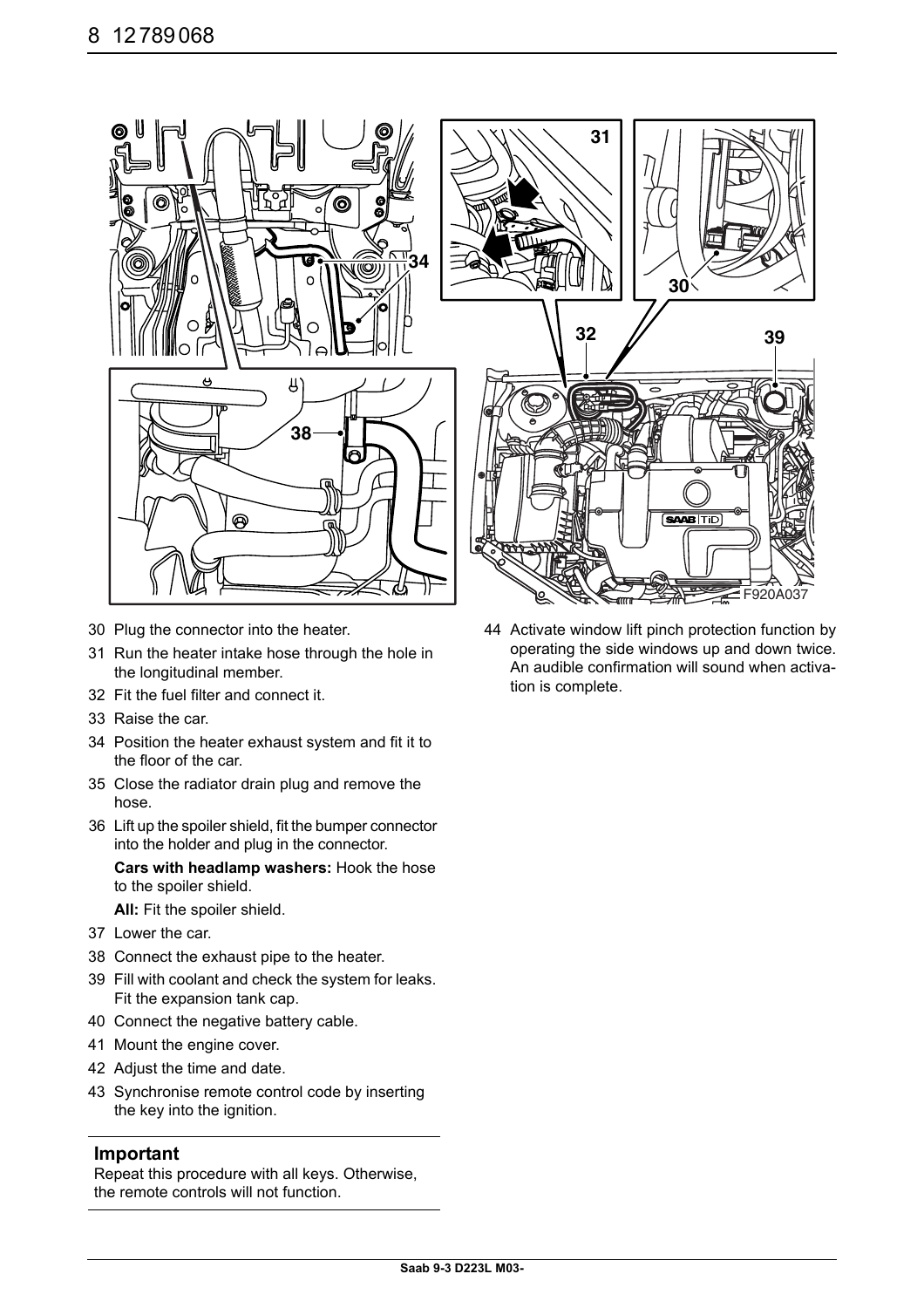45 Bleed the cooling system in the following way:

#### **Note**

The A/C or ACC should be turned OFF.

Fill the cooling system to the MAX level. Close the expansion tank cap. Start the engine and run at varying engine speeds until the radiator fan cuts in. Carefully open the expansion tank cap and top up to the MAX level. Close the cap. Switch off the engine and if necessary top the coolant up to the MAX level.

46 Clean an area in the centre of the fuel filler flap hinge with benzine. Remove the label from the kit, adjust the size of the label if necessary and affix the label to the cleaned area.

#### **Important**

Under no circumstances may this label conceal any part of another label or plate.

- 47 **Cars with headlamp washers:** Check the function of the headlamp washers.
- 48 Connect the diagnostic tool, select car and model year, select "All", select "Add/Remove", select the accessory and then "Add".

#### **Note**

The diagnostic tool will on some occasions need to retrieve a security code in TIS. Information on what to do will be displayed on the diagnostic tool display.

49 Start the heater by pressing the SIDC button "CUSTOMIZE", select "Parking heater", press "SET", select "Manual control", press "SET", select "Heater on", press "SET" and make sure the heater starts (it has a delay of about 1 minute).

Select "Manual control", press "SET", select "Heater off", press "SET" and check that the heater stops. Select "Back", press "SET", select "Finish" and press "SET".

50 Check the coolant level and top up as necessary.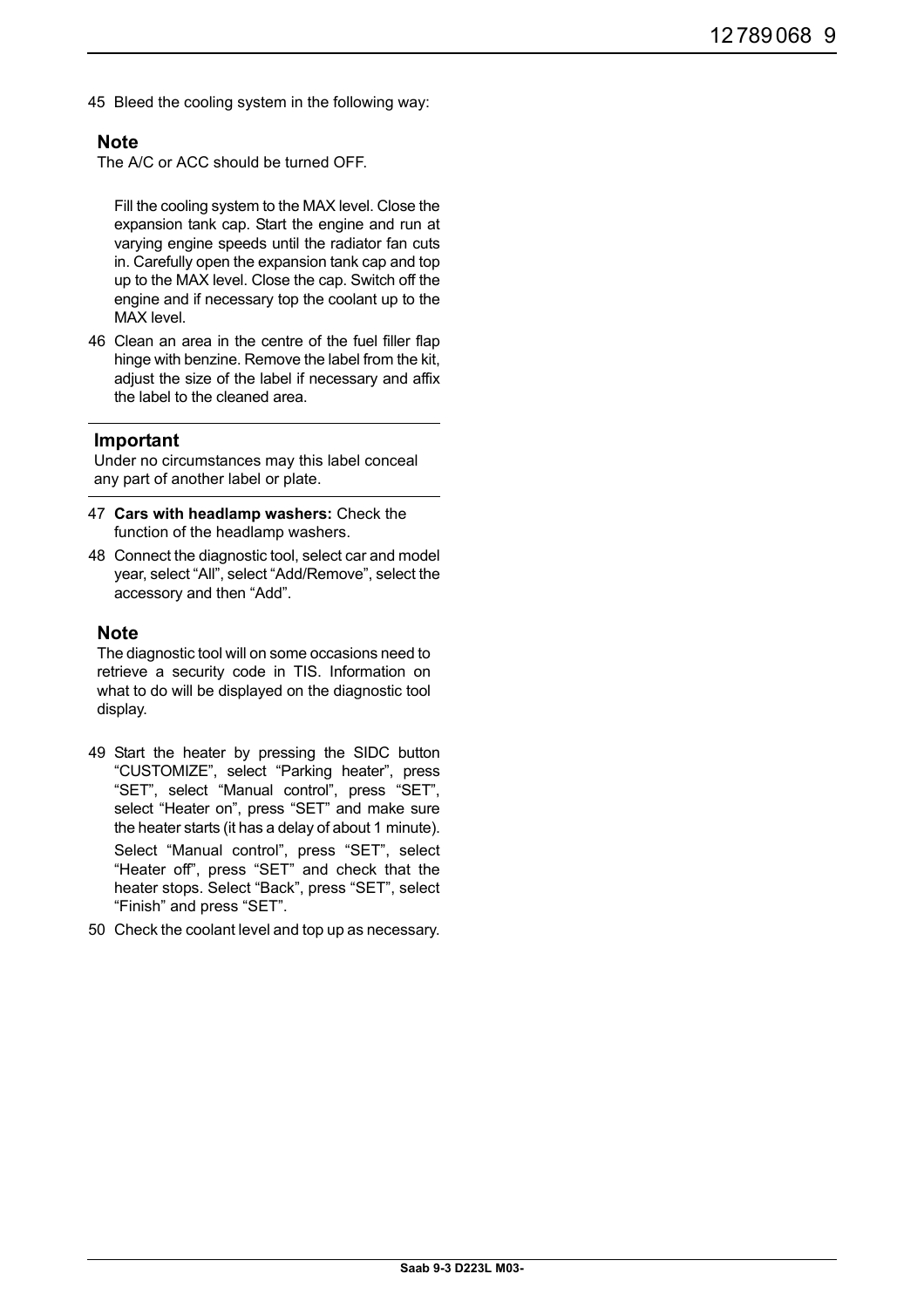### **Wiring diagram**